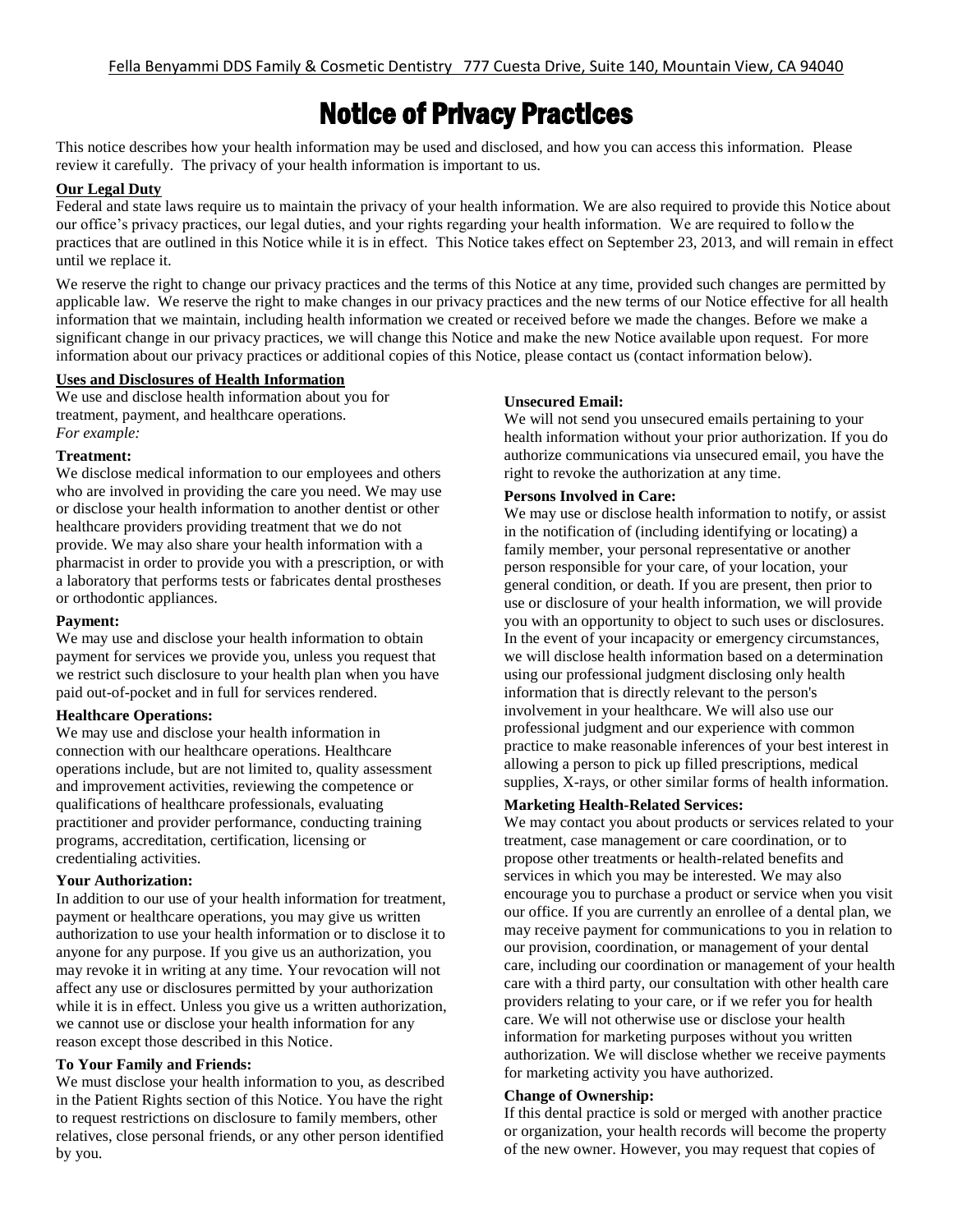your health information be transferred to another dental practice.

# **Required by Law:**

We may use or disclose your health information when we are required to do so by law.

# **Public Health:**

We may, and are sometimes legally obligated, to disclose your health information to public health agencies for purposes related to preventing or controlling disease, injury or disability; reporting abuse or neglect; reporting domestic violence; reporting to the Food and Drug Administration problems with products and reactions to medications; and reporting disease or infection exposure. Upon reporting suspected elder or dependent adult abuse or domestic violence, we will promptly inform you or your personal representative unless we believe the notification would place you at risk of harm or would require informing a personal representative we believe is responsible for the abuse or harm.

# **Abuse or Neglect:**

We may disclose your health information to appropriate authorities if we reasonably believe that you are a possible victim of abuse, neglect, or domestic violence or the possible

# **Patient Rights**

### **Access:**

You have the right to look at or get copies of your health information, with limited exceptions. You may request that we provide copies in a format other than photocopies. We will use the format you request unless we cannot practicably do so. You must make a request in writing to obtain access to your health information. You may obtain a form to request access by contacting our office. We will charge you a reasonable cost-based fee for expenses such as copies and staff time. You may also request access by sending us a letter. If you request copies, there may be a charge for time spent. If you request an alternate format, we will charge a cost-based fee for providing your health information in that format. If you prefer, we will prepare a summary or an explanation of your health information for a fee. Contact us for a full explanation of our fee structure.

# **Disclosure Accounting:**

You have a right to receive a list of instances in which we disclosed your health information for purposes other than treatment, payment, healthcare operations and certain other activities for the last six years. If you request this accounting more than once in a 12-month period, we may charge you a reasonable cost-based fee for responding to these additional requests.

# **Restriction:**

# **Questions and Complaints:**

victim of other crimes. We may disclose your health information to the extent necessary to avert a serious threat to your health or safety or the health or safety of others.

# **National Security:**

We may disclose to military authorities the health information of Armed Forces personnel under certain circumstances. We may disclose to authorized federal officials health information required for lawful intelligence, counterintelligence, and other national security activities. We may disclose to correctional institutions or law enforcement officials having lawful custody of protected health information of inmates or patients under certain circumstances.

### **Appointment Reminders:**

We may contact you to provide you with appointment reminders via voicemail, postcards, or letters. We may also leave a message with the person answering the phone if you are not available.

# **Sign In Sheet and Announcement:**

Upon arriving at our office, we may use and disclose medical information about you by asking that you sign an intake sheet at our front desk. We may also announce your name when we are ready to see you.

You have the right to request that we place additional restrictions on our use or disclosure of your health information. We are not required to agree to these additional restrictions, but if we do, we will abide by our agreement (except in emergency). In the event you pay out-of-pocket and in full for services rendered, you may request that we not share your health information with your health plan. We must agree to this request.

### **Alternative Communication:**

You have the right to request that we communicate with you about your health information by alternative means or to alternative locations. You must make your request in writing. Your request must specify the alternative means or location, and provide satisfactory explanation of how payments will be handled under the alternative means or location you request.

### **Breach Notification:**

In the event your unsecured protected health information is breached, we will notify you as required by law. In some situations, you may be notified by our business associates.

# **Amendment:**

You have the right to request that we amend your health information. (Your request must be in writing, and it must explain why the information should be amended). We may deny your request under certain circumstances.

If you want more information about our privacy practices or have questions or concerns, please contact us at: Fella Benyammi D.D.S., Family & Cosmetic Dentistry, 777 Cuesta Drive, Suite 140, Mountain View, CA 94040. (650)254-1596.

If you are concerned that we may have violated your privacy rights, or you disagree with a decision we made about access to your health information or in response to a request you made to amend or restrict the use or disclosure of your health information or to have us communicate with you by alternative means or at alternative locations, you may send a written complaint to our office or to the U.S. Department of Health and Human Services, Office of Civil Rights. We will not retaliate against you for filing a complaint.